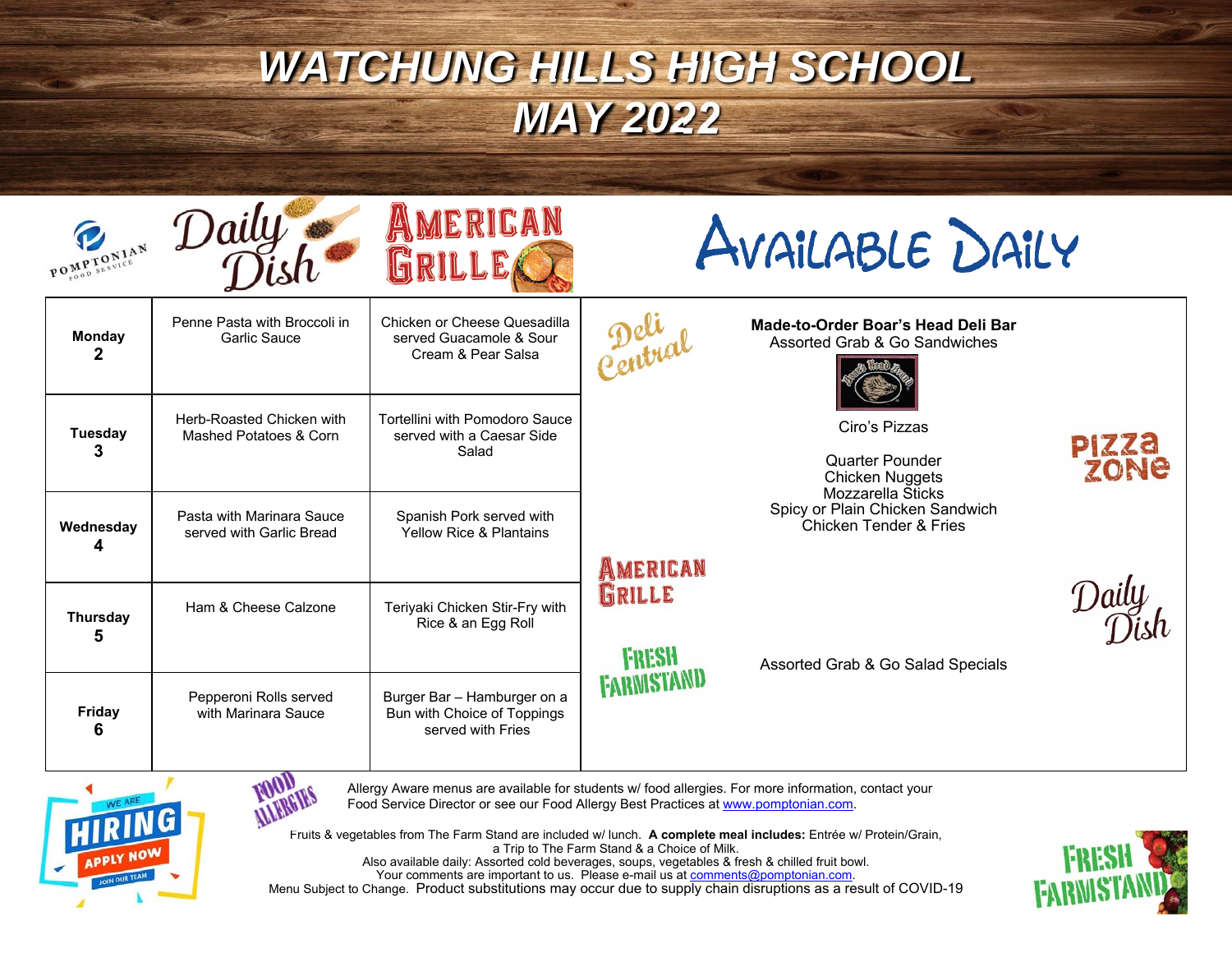



AVAILABLE DAILY

|                     | <b>Monday</b><br>9                                                      | Pesto Mozzarella Grilled<br>Cheese Sandwich served with<br>Fries                                       | General Tso's Chicken with<br>Broccoli & Rice                                               | Central         | Made-to-Order Boar's Head Deli Bar<br>Assorted Grab & Go Sandwiches                       |
|---------------------|-------------------------------------------------------------------------|--------------------------------------------------------------------------------------------------------|---------------------------------------------------------------------------------------------|-----------------|-------------------------------------------------------------------------------------------|
|                     | <b>Tuesday</b><br>10                                                    | Chicken Pot Pie with a Mashed<br>Potato Crust                                                          | Taco Tuesday - Seasoned<br>Beef Taco with a choice of<br>Cheese, Lettuce, Tomato &<br>Salsa |                 | Ciro's Pizzas<br>Quarter Pounder<br><b>Chicken Nuggets</b>                                |
|                     | Wednesday<br>11                                                         | Burrito Bowl with Choice of<br>Toppings                                                                | Penne Pomodoro served with a<br>Side Salad                                                  | AMERICAN        | Mozzarella Sticks<br>Spicy or Plain Chicken Sandwich<br><b>Chicken Tender &amp; Fries</b> |
|                     | <b>Thursday</b><br>12                                                   | Warrior Chicken Bowl - Mashed<br>Potatoes topped with Sweet<br>Corn, Crispy Chicken, Gravy &<br>Cheese | Cavatappi & Broccoli<br>served with a Side Salad                                            | GRILLE<br>FRESH | Assorted Grab & Go Salad Specials                                                         |
| <b>Friday</b><br>13 | Roasted Tomato Chicken &<br>Onions over Pasta served with<br>Side Salad | Hot Sloppy Joe Sandwich<br>served with Chips                                                           | <b>FARMISTAND</b>                                                                           |                 |                                                                                           |





Allergy Aware menus are available for students w/ food allergies. For more information, contact your Food Service Director or see our Food Allergy Best Practices at www.pomptonian.com.

Fruits & vegetables from The Farm Stand are included w/ lunch. **A complete meal includes:** Entrée w/ Protein/Grain, a Trip to The Farm Stand & a Choice of Milk. Also available daily: Assorted cold beverages, soups, vegetables & fresh & chilled fruit bowl. Your comments are important to us. Please e-mail us at <u>comments@pomptonian.com</u>. Menu Subject to Change. Product substitutions may occur due to supply chain disruptions as a result of COVID-19



PIZZA<br>ZONE

Daily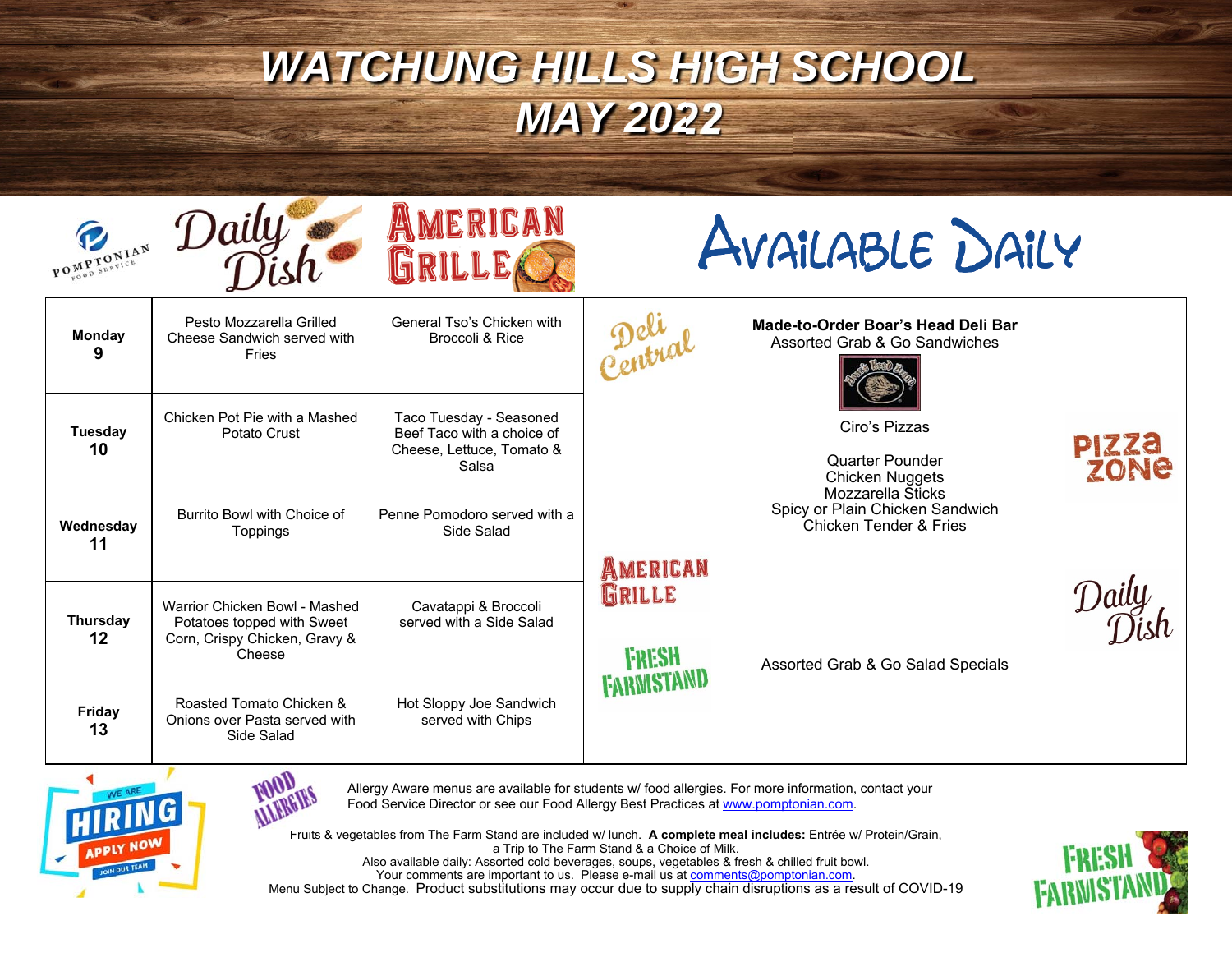|                                                                                                                                                                                             | POMPTONIAN Daily                                  | AMERICAN<br>GRILLE                                                                                         | AVAILABLE DAILY             |                                                                                           |                      |
|---------------------------------------------------------------------------------------------------------------------------------------------------------------------------------------------|---------------------------------------------------|------------------------------------------------------------------------------------------------------------|-----------------------------|-------------------------------------------------------------------------------------------|----------------------|
| <b>Monday</b><br>16                                                                                                                                                                         | Penne Pasta with Broccoli & a<br>Side Salad       | Grill Burger - Beef Patty,<br>Bacon, Barbecue Sauce &<br>American Cheese on a Bun<br>with Cajun Fries      | Pelia                       | Made-to-Order Boar's Head Deli Bar<br>Assorted Grab & Go Sandwiches                       |                      |
| Tuesday<br>17                                                                                                                                                                               | Sausage & Cheese Stromboli<br>with Marinara Sauce | Grilled Cheese Sandwich on<br>Texas Toast served with<br><b>Tomato Bisque</b>                              |                             | Ciro's Pizzas<br><b>Quarter Pounder</b><br><b>Chicken Nuggets</b>                         | <b>PIZZA</b><br>ZONE |
| Wednesday<br>18                                                                                                                                                                             | Beef Gyro                                         | Waffles with Strawberries &<br><b>Chocolate Chips</b>                                                      |                             | Mozzarella Šticks<br>Spicy or Plain Chicken Sandwich<br><b>Chicken Tender &amp; Fries</b> |                      |
| <b>Thursday</b><br>19                                                                                                                                                                       | <b>BBQ Pulled Chicken Served</b><br>with Fries    | Eggplant, Zucchini & Onion<br>Ratatouille over Rigatoni Pasta                                              | AMERICAN<br>GRILLE<br>FRESH | Assorted Grab & Go Salad Specials                                                         |                      |
| Friday<br>20                                                                                                                                                                                | Personal Pan Pizza<br>served with side salad      | Turkey Club with Cheddar<br>Cheese, Bacon & Tomato on<br>Sourdough Bread served with<br><b>Curly Fries</b> | <b>FARMISTAND</b>           |                                                                                           |                      |
| Allergy Aware menus are available for students w/ food allergies. For more information, contact your<br>Food Service Director or see our Food Allergy Best Practices at www.pomptonian.com. |                                                   |                                                                                                            |                             |                                                                                           |                      |



Fruits & vegetables from The Farm Stand are included w/ lunch. **A complete meal includes:** Entrée w/ Protein/Grain, a Trip to The Farm Stand & a Choice of Milk. Also available daily: Assorted cold beverages, soups, vegetables & fresh & chilled fruit bowl. Your comments are important to us. Please e-mail us at <u>comments@pomptonian.com</u>. Menu Subject to Change. Product substitutions may occur due to supply chain disruptions as a result of COVID-19 **FRESH**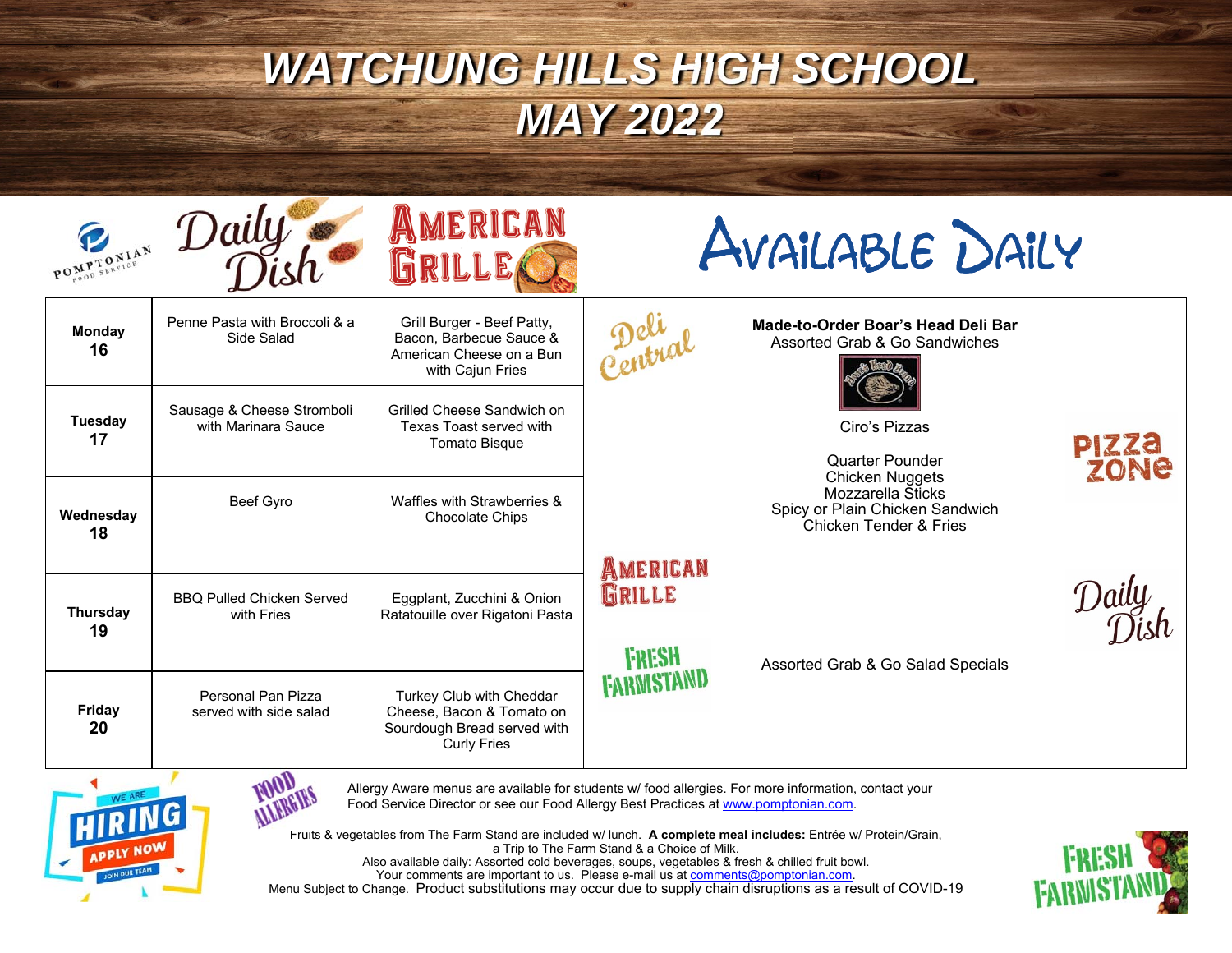



AVAILABLE DAILY

| <b>Monday</b><br>23  | Potato & Cheese Pierogi over<br>Warm Cabbage with Onions &<br>Sour Cream | Cheesesteak Hero<br>with Peppers & Onions served<br>with Onion Rings | Petra                     | Made-to-Order Boar's Head Deli Bar<br>Assorted Grab & Go Sandwiches                       |               |
|----------------------|--------------------------------------------------------------------------|----------------------------------------------------------------------|---------------------------|-------------------------------------------------------------------------------------------|---------------|
| <b>Tuesday</b><br>24 | Veggie Fried Rice with an Egg<br>Roll & a Fortune Cookie                 | Spaghetti & Meatballs served<br>with a side salad                    |                           | Ciro's Pizzas<br><b>Quarter Pounder</b><br>Chicken Nuggets                                | PIZZA<br>ZONE |
| Wednesday<br>25      | Homemade Baked Ziti with a<br>Caesar Side Salad                          | Chicken Dumpling with Eggroll<br>& Fried Rice                        | AMERICAN                  | Mozzarella Sticks<br>Spicy or Plain Chicken Sandwich<br><b>Chicken Tender &amp; Fries</b> |               |
| Thursday<br>26       | Penne Pasta & Broccoli with<br>Garlic Bread                              | Nachos Grande served with<br>Fresh Salsa                             | GRILLE                    |                                                                                           |               |
| <b>Friday</b><br>27  | <b>NO LUNCH SERVED</b><br><b>CLOSED FOR</b><br><b>MEMORIAL DAY</b>       |                                                                      | <b>FRESH</b><br>FARWSTAND | Assorted Grab & Go Salad Specials                                                         |               |



**FOOD** 



Fruits & vegetables from The Farm Stand are included w/ lunch. **A complete meal includes:** Entrée w/ Protein/Grain, a Trip to The Farm Stand & a Choice of Milk. Also available daily: Assorted cold beverages, soups, vegetables & fresh & chilled fruit bowl. Your comments are important to us. Please e-mail us at <u>comments@pomptonian.com</u>. Menu Subject to Change. Product substitutions may occur due to supply chain disruptions as a result of COVID-19